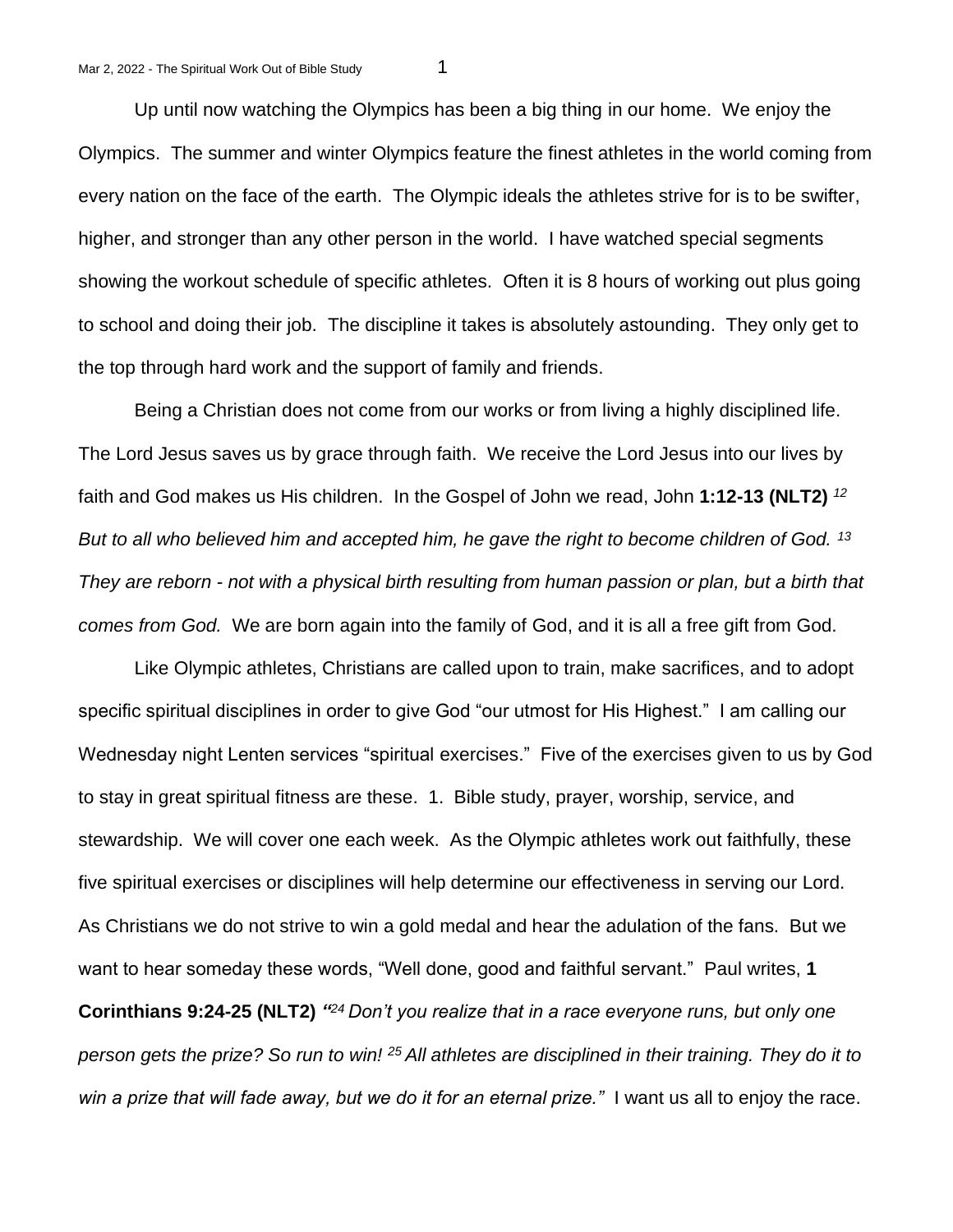I was personally introduced to the spiritual exercise of Bible Study at the age of 5. My parents were living the secular dream and on Sunday mornings would drop my brother and I off at church and pick us up after Sunday school as they were recuperating from their Saturday night hangover. The pastor began to stand at the curb so when the parents dropped off their children, he would personally invite the parents to come to worship. My parents accepted his invitation. The year was 1963. The pastor involved my parents in the Bethel Bible series which takes you through the entire Bible in two years. Their secular lives of living the dream of booze and parties came to a sudden halt. They had to be ready for class every Sunday morning so on Saturday nights they stayed home and studied their Bibles until it was way past midnight. At 5 years old I would walk from my bed into the kitchen to get a glass of water and there they were pouring over the Scriptures and discussing what they were learning. At five I saw the difference of the life changing power of the Word of God makes. The Bible study brought them into the Christian faith, and they were made brand new by receiving the grace of God that saved them through faith in Jesus Christ. The Word of God birthed faith inside of their souls. The Bible says faith comes by the hearing, the hearing of the word of God. My parents were models of the spiritual discipline of Bible study for the rest of their lives. The last time I saw my father alive he was reading Exodus, getting ready to walk into the real Promised Land. He was still using his old RSV Bible whose pages were all marked up. The life changing power of the word of God is absolutely true my friends for God's Word is truth. The spiritual exercise of Bible study stretches us and strengthens us to run the race for God, day in and day out so we never peter out or give up until we cross the finish line.

The Bible says **2 Timothy 3:16-17 (NLT2)** *<sup>16</sup>All Scripture is inspired by God and is useful to teach us what is true and to make us realize what is wrong in our lives. It corrects us when we are wrong and teaches us to do what is right. <sup>17</sup>God uses it to prepare and equip his people to do every good work.* The Bible says, **Psalm 19:7 (NLT2)** *7 The instructions of the LORD are*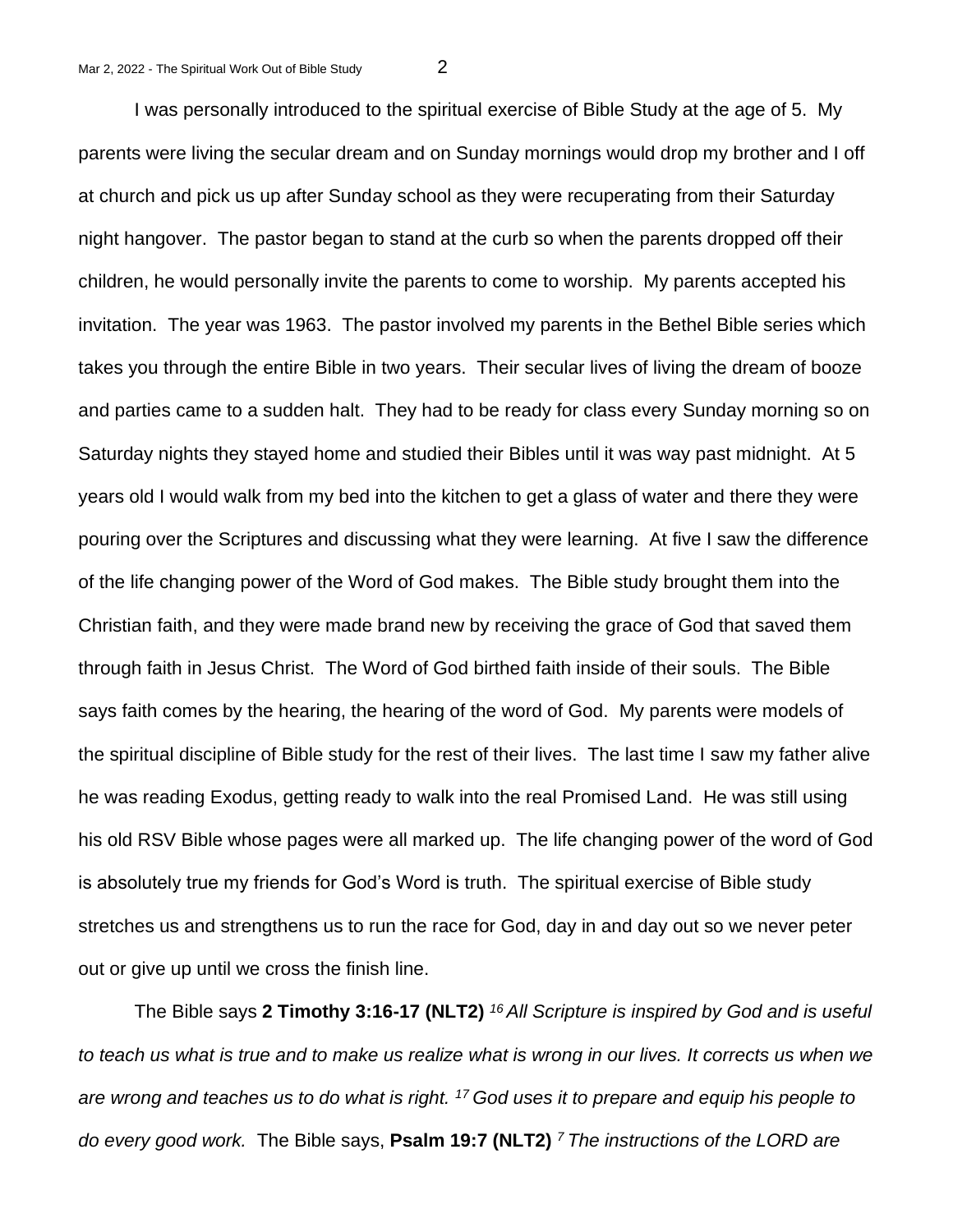*perfect, reviving the soul. The decrees of the LORD are trustworthy, making wise the simple.* The Bible says, **2 Peter 1:20-21 (NLT2)** *<sup>20</sup>Above all, you must realize that no prophecy in Scripture ever came from the prophet's own understanding, <sup>21</sup>or from human initiative. No, those prophets were moved by the Holy Spirit, and they spoke from God.*

**1. God births faith inside of you as you hear the Word of God.** Yes, God's word is a means of saving grace into our lives that saves us for eternity. Martin Luther was saved by God's grace through faith when he came to understand Romans 1:17. R.C. Sproul writes, "Luther suddenly saw the truth of the Gospel, that the righteousness of Christs [that saves] us is given by faith alone" (R. C. Sproul, 5 Things Every Christian Needs to Grow, pg. 14). The truth of that verse finally sunk into Luther and he felt as if he had entered the gates of Paradise. That verse when understood changed Luther forever and launched the Protestant Reformation" (ibid 15). Please do not doubt the life changing power of the Word of God.

*2. Once we are saved, studying the Bible is essential for Chrisitan growth.* It is God's food for our soul by which we grow by. I quote, "By immersing ourselves in the Word of God, we begin to gain the mind of Christ and learn what discipleship is" (ibid pg. 16).

**3. The Word of God prepares us for troubled times.** The Apostle Paul was under a death sentence from the Roman government and awaiting his imminent execution. When you know you are about to die, it makes your last words even that much more important and meaningful. Paul writes, **2 Timothy 3:12-15 (NKJV)** <sup>12</sup>Yes, and all who desire to live godly in Christ Jesus will suffer persecution. <sup>13</sup> But evil men and impostors will grow worse and worse, deceiving and being deceived. <sup>14</sup> But you must continue in the things which you have learned and been assured of, knowing from whom you have learned *them*, <sup>15</sup> and that from childhood you have known the Holy Scriptures, which are able to make you wise for salvation through faith which is in Christ Jesus. It was because of Paul's continued study of the Scriptures that he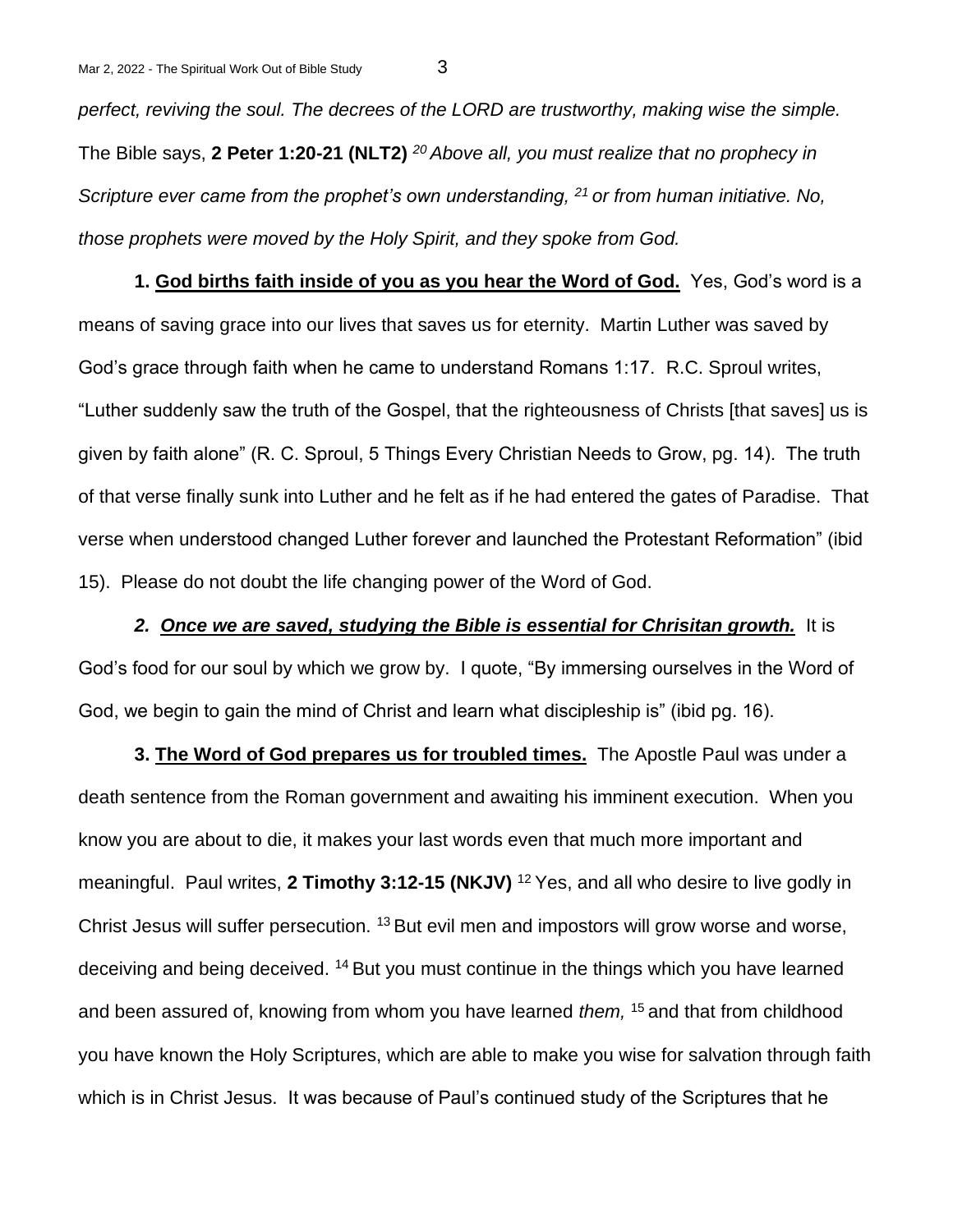could say this at the end of his life, *"I have fought the good fight, I have finished the race, I have kept the faith"* (2 Tim.4:7). [I am relying heavily on R C's book mentioned above]

Jesus warns us in Matthew 24. **Matthew 24:9 (ESV***) <sup>9</sup> "Then they will deliver you up to tribulation and put you to death, and you will be hated by all nations for my name's sake."* Matthew 24:21 (ESV) "<sup>21</sup> For then there will be great tribulation, such as has not been from the beginning of the world until now, no, and never will be." By immersing ourselves into the Bible and understanding its truths, it prepares us for the heavy lifting to come as the days grow worse. Last week I moved my son and daughter-in-law to Orlando Florida. My son and I loaded the truck and then he had to fly. My daughter-in-law and I emptied it. She is a weightlifter and a runner. She lifts weights on a disciplined basis every week. I told Bob Yarbrough that anything his two grown sons can lift, my daughter-in-law can lift. She is as thin as a rail and as strong as a horse. That is the type of spiritual strength that we need to grow into as the days grow darker and the evil becomes thicker. This is no time to be a lazy Chrisitan. It is time to work out, to exercise by lifting the truths out of the Bible and applying them to your life. It is time for some heavy lifting because the days are not going to get any better. Tough times demands a tougher faith. God's Word is sufficient and gives to us exactly what is necessary to endure faithfully until the end. **Romans 15:4 (ESV)** *" <sup>4</sup>For whatever was written in former days was written for our instruction, that through endurance and through the encouragement of the Scriptures we might have hope."* 

Earlier I read that the entire Bible was inspired by God. The Bible comes from God. It has his authority. **4. The Bible teaches us sound doctrine.** There have always been false teachers in the church and today there are more than ever. False teaching sounds good and makes you feel good. It does not mention sin nor the need for salvation. It tells you how to have a happy marriage and have a successful business. It tells you how you can get away with your sin and still feel good about yourself. Paul warns us that in the end times people will be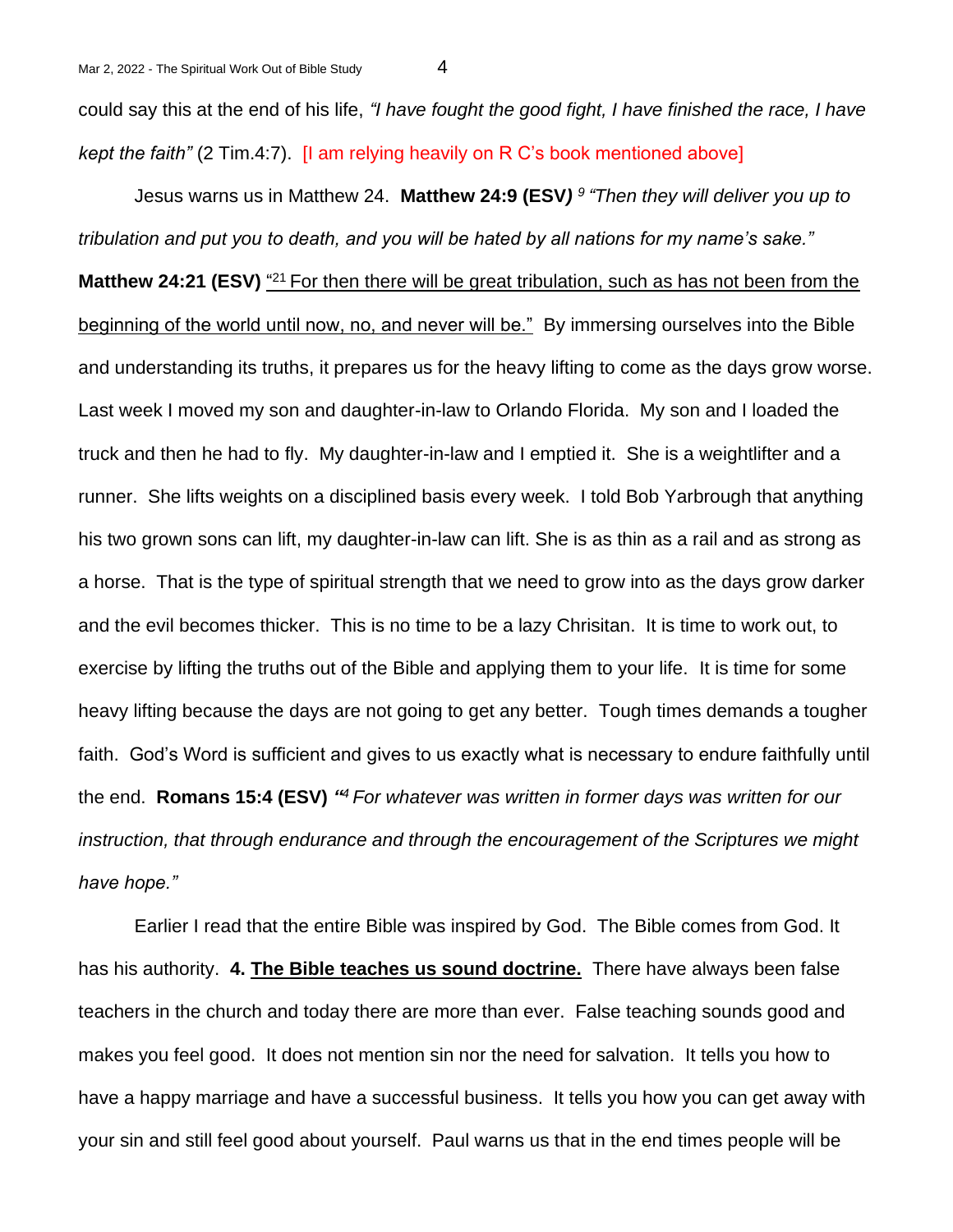following doctrines taught by demons. In order to be able to detect counterfeit false teachings it is absolutely essential that we study the Scriptures day by day. When you hear a false teaching, it will sound and even smell terrible, giving an order that comes from the enemy, Satan. You will know it is not from God because you have studied the word, digested it, lived by it, and understand it. False teaching becomes easy to detect. The Bible corrects us. If we disagree with the Bible, guess who is wrong?

## **5. The Bible renews our minds, changes our sinful way of thinking into thinking the**

**very thoughts of God.** The Bible convicts us of our sin and then moves us forward to repent and receive the blessings of forgiveness, setting us free to soar for Christ with great confidence. Last year my goal was to read the entire Bible and that I did in less than a year. There were readings that I had not touched for years. It is as if I was deficient of certain Biblical vitamins. When I chewed the vitamins I was deficient on, I did gain strength in the Lord. Some of you even witnessed that as I was told in my evaluation.

The New Testament calls us to a life of discipleship (ibid. pg. 22). The term disciple means learner. In order to understand the Bible, I want to give to you right now an outline of the entire Bible. **6. 5, 12, 5,5,12. 4,1,21,1 – O.T. 5 books of the Law, 12 books of history, 5 books of poetry, 5 major profits and 12 minor prophets N.T. 4 Gospels, 1 book of church history, 21 letters, 1 book of prophecy.** That is an outline for the entire Bible that is simple to learn and helps you gain an overall view of the Scriptures.

On my desk I have 9 different translations of the Bible. I also have scholarly tools that help me understand the Bible. This is my point, there are excellent Bibles today with study notes at the bottom of each page helping you understand what you are reading and gives personal application. It is like having your own personal professor teaching you. The notes help bring out the meaning of the text from people who study the Bible as their mode of living. There is the Reformation Study Bible and all sorts of Life application Bibles.